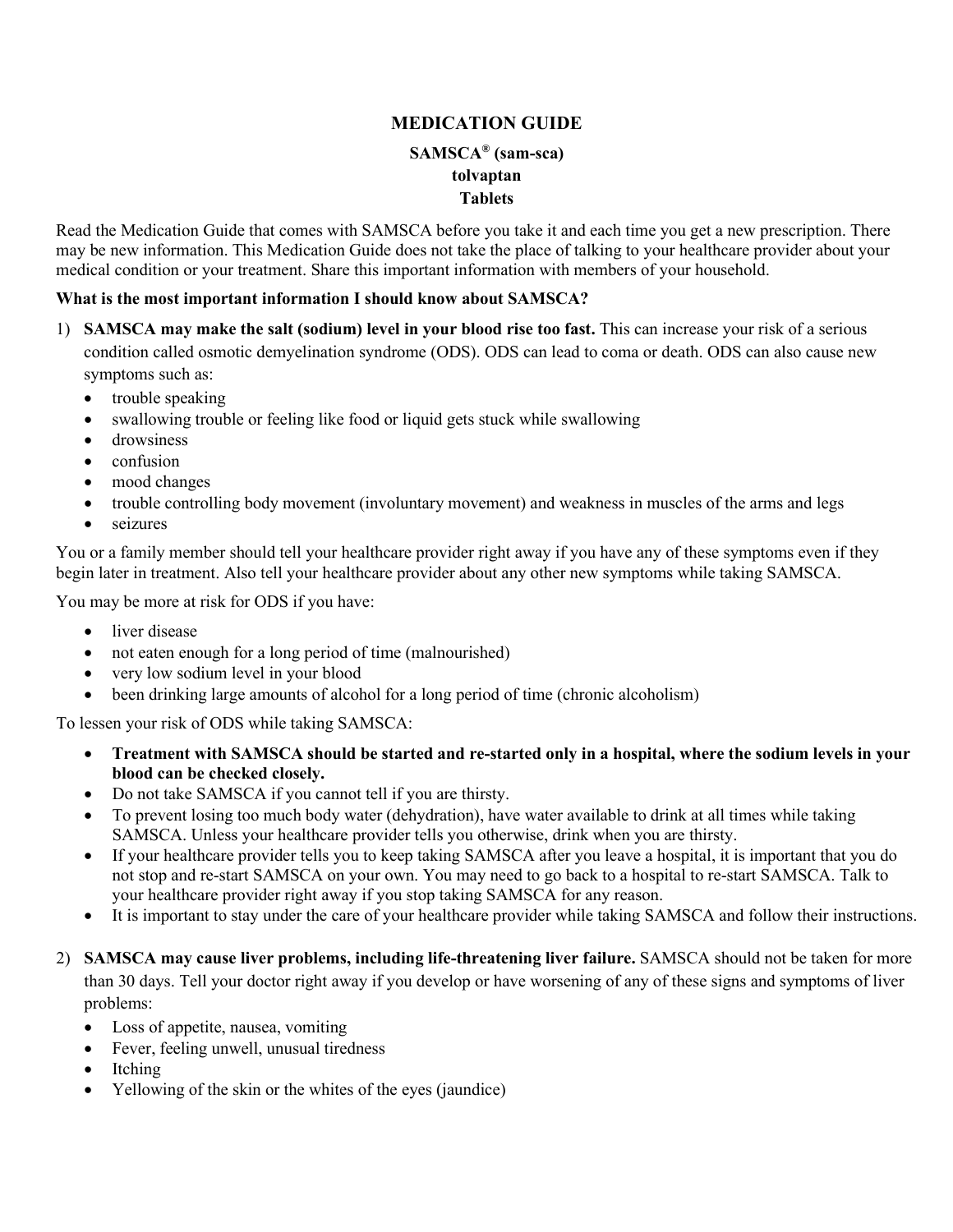- Unusual darkening of the urine
- Right upper stomach area pain or discomfort
- 3) **If you have autosomal dominant polycystic kidney disease (ADPKD), do not use SAMSCA because you should receive the medicine (tolvaptan) through a program that ensures laboratory monitoring of your liver.**

# **What is SAMSCA?**

SAMSCA is a prescription medicine used to help increase low sodium levels in the blood, in adults with conditions such as heart failure, and certain hormone imbalances. SAMSCA helps raise salt levels in your blood by removing extra body water as urine.

It is not known if SAMSCA is safe or works in children.

# **Who should not take SAMSCA?**

Do not take SAMSCA if:

- you are allergic to tolvaptan or any of the ingredients in SAMSCA. See the end of this Medication Guide for a complete list of ingredients in SAMSCA.
- the sodium level in your blood must be increased right away.
- you cannot replace fluids by drinking or you cannot feel if you are thirsty.
- you are dizzy, faint, or your kidneys are not working normally because you have lost too much body fluid.
- you take certain medicines. These medicines could cause you to have too much SAMSCA in your blood:
	- o the antibiotic medicines, clarithromycin (Biaxin, Biaxin XL) or telithromycin (Ketek)
		- o the antifungal medicines, ketoconazole (Nizoral) or itraconazole (Sporanox)
		- o the anti-HIV medicines, ritonavir (Kaletra, Norvir), indinavir (Crixivan), nelfinavir (Viracept), and saquinavir (Invirase)
		- o the antidepressant medicine, nefazodone hydrochloride
- your body is not able to make urine. SAMSCA will not help your condition.

# **What should I tell my healthcare provider before taking SAMSCA?**

Tell your healthcare provider about all your medical conditions, including if you:

- have kidney problems and your body cannot make urine.
- have liver problems
- cannot feel if you are thirsty. See ["What is the most important information I should know about SAMSCA?"](#page-0-0)
- had an allergic reaction in the past to tolvaptan or to any of the other ingredients of this medicine. See the end of this Medication Guide for a list of the ingredients in SAMSCA.
- are pregnant or plan to become pregnant. It is not known if SAMSCA will harm your unborn baby.
- are breast-feeding. It is not known if SAMSCA passes into your breast milk. You and your healthcare provider should decide if you will take SAMSCA or breast-feed. You should not do both.
- are taking desmopressin (dDAVP).

**Tell your healthcare provider about all the medicines you take**, including prescription and non-prescription medicines, vitamins, and herbal supplements.

Using SAMSCA with certain medicines could cause you to have too much SAMSCA in your blood. See ["Who should not](#page-0-0)  [take SAMSCA?"](#page-0-0)

SAMSCA may affect the way other medicines work and other medicines may affect how SAMSCA works.

Know the medicines you take. Keep a list of them and show it to your healthcare provider and pharmacist when you get a new medicine.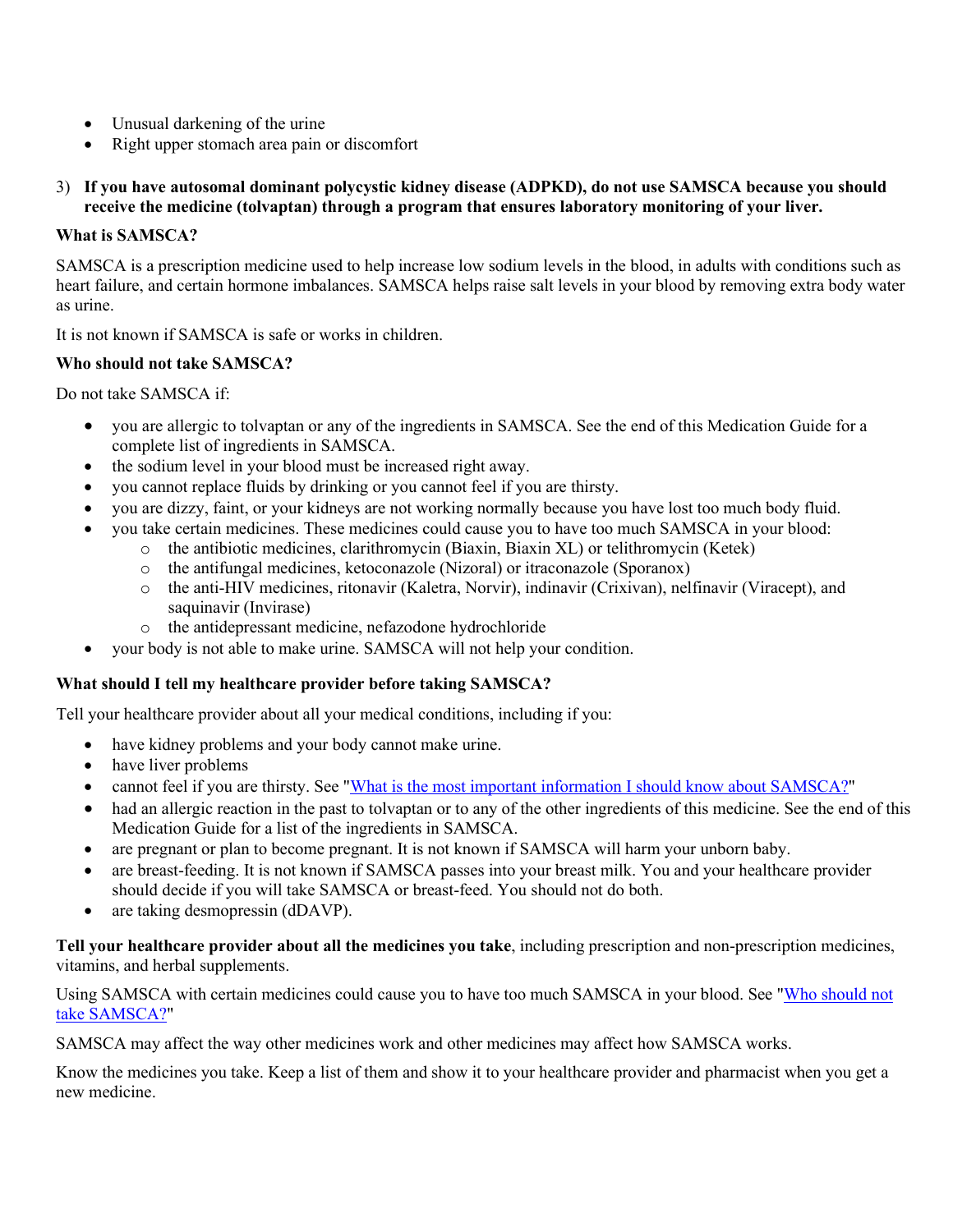#### **How should I take SAMSCA?**

- See ["What is the most important information I should know about SAMSCA?"](#page-0-0)
- Take SAMSCA exactly as prescribed by your healthcare provider.
- Take SAMSCA one time each day.
- You can take SAMSCA with or without food.
- Do not drink grapefruit juice during treatment with SAMSCA. This could cause you to have too much SAMSCA in your blood.
- Certain medicines or illnesses may keep you from drinking fluids or may cause you to lose too much body fluid, such as vomiting or diarrhea. If you have these problems, call your healthcare provider right away.
- Do not miss or skip doses of SAMSCA. If you miss a dose, take it as soon as you remember. If it is near the time of the next dose, skip the missed dose. Just take the next dose at your regular time. Do not take 2 doses at the same time.
- **If you take too much SAMSCA, call your healthcare provider right away.** If you take an overdose of SAMSCA, you may need to go to a hospital.
- If your healthcare provider tells you to stop taking SAMSCA, follow their instructions about limiting the amount of fluid you should drink.

### **What are the possible side effects of SAMSCA?**

#### **SAMSCA can cause serious side effects including:**

- **See ["What is the most important information I should know about SAMSCA?"](#page-0-0)**
- **Loss of too much body fluid (dehydration)**. Tell your healthcare provider if you:
	- o have vomiting or diarrhea and cannot drink normally.
	- $\circ$  feel dizzy or faint. These may be symptoms that you have lost too much body fluid.

Call your healthcare provider right away if you have any of these symptoms.

The most common side effects of SAMSCA are:

- thirst
- dry mouth
- weakness
- constipation
- making large amounts of urine and urinating often
- increased blood sugar levels

These are not all the possible side effects of SAMSCA. Talk to your healthcare provider about any side effect that bothers you or that does not go away while taking SAMSCA.

Call your doctor for medical advice about side effects. You may report side effects to FDA at 1-800-FDA-1088.

#### **How should I store SAMSCA?**

Store SAMSCA between 59°F to 86°F (15°C to 30°C).

### **Keep SAMSCA and all medicines out of the reach of children.**

# **General Information about SAMSCA**

Medicines are sometimes prescribed for purposes other than those listed in a Medication Guide. Do not use SAMSCA for a condition for which it was not prescribed. Do not give SAMSCA to other people, even if they have the same symptoms you have. It may harm them.